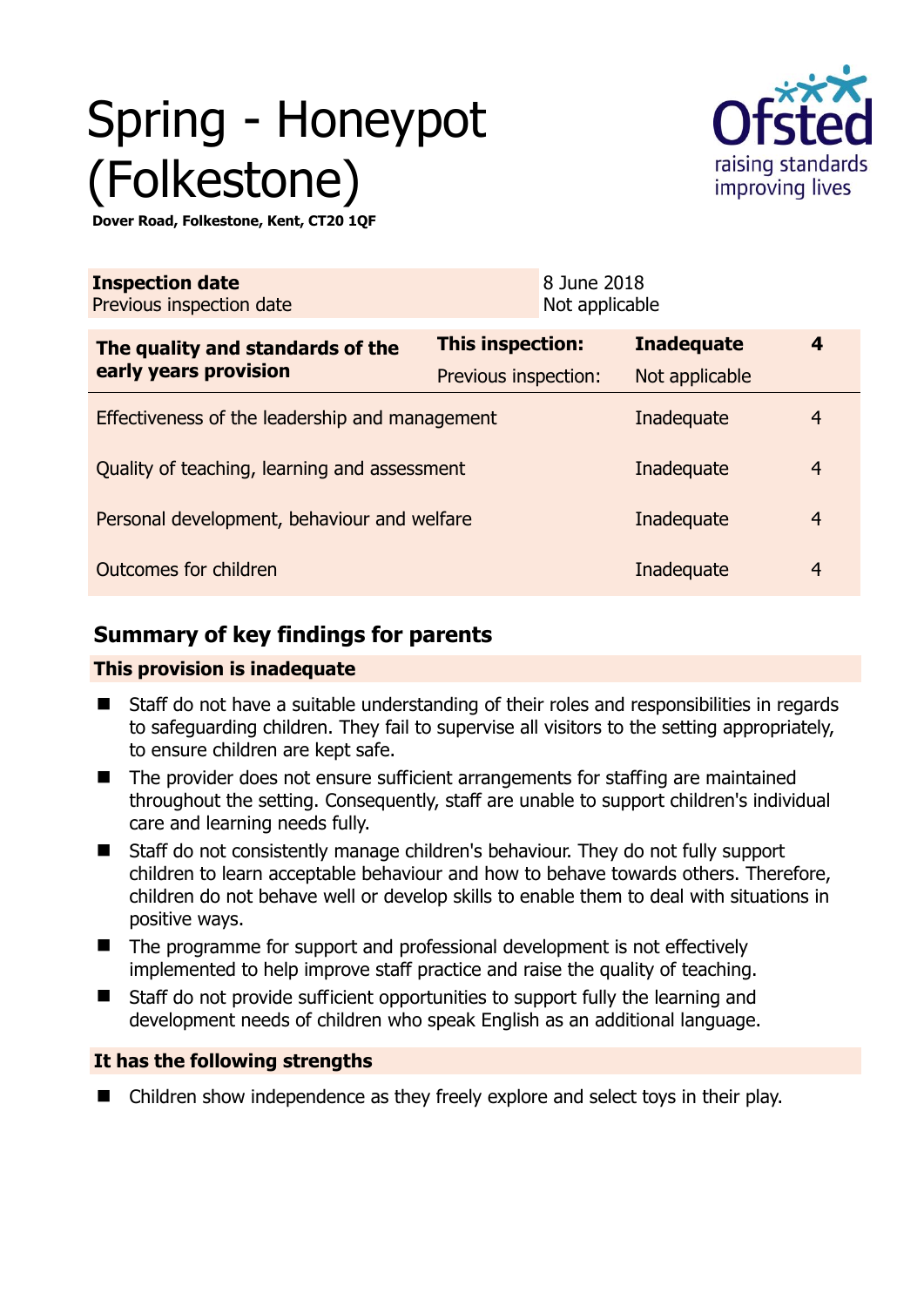## **What the setting needs to do to improve further**

#### **To meet the requirements of the early years foundation stage and the Childcare Register the provider must:**

|                                                                                                                                                                                      | <b>Due Date</b> |
|--------------------------------------------------------------------------------------------------------------------------------------------------------------------------------------|-----------------|
| ensure staff have a thorough understanding of all safeguarding<br>matters and are alert to their roles and responsibilities, particularly<br>with regards to visitors to the setting | 25/06/2018      |
| improve staffing arrangements to ensure children are adequately<br>supervised and their care and learning needs are consistently met                                                 | 25/06/2018      |
| ensure strategies to manage children's behaviour are embedded in<br>practice and used consistently by staff.                                                                         | 25/06/2018      |

#### **To further improve the quality of the early years provision the provider should:**

- **IDED** implement a more ambitious programme for professional development to provide staff with further support to help them raise the quality of teaching to a good level
- ensure strategies to support children who speak English as an additional language are fully embedded from the start.

#### **Inspection activities**

- The inspector viewed interactions between the staff and children in the inside space and outdoor environment.
- The inspector discussed, with the setting's special educational needs coordinator, how they support individual children's development.
- The inspector gained feedback from parents and children, and considered their views.
- The inspector spoke to the manager at different times throughout the inspection, to discuss practice and to invite her to complete a joint observation.
- The inspector viewed a range of developmental records and spoke to key persons about children's progression.

#### **Inspector**

Amanda Vidler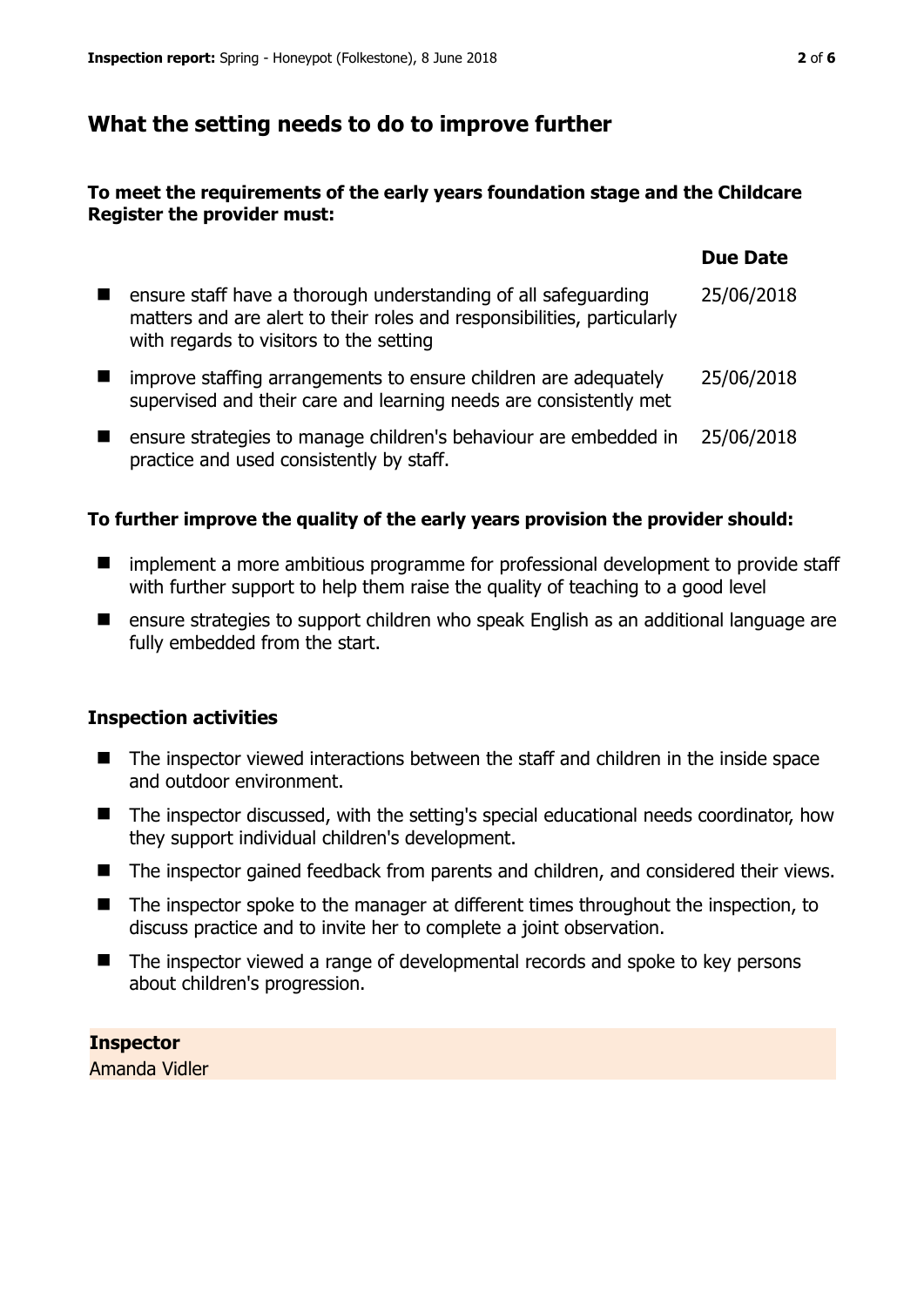## **Inspection findings**

#### **Effectiveness of the leadership and management is inadequate**

Safeguarding is ineffective. The provider does not ensure that all staff fully understand their role in ensuring the setting's safeguarding policies and procedures are implemented effectively. For example, visitors freely move around the setting, and at times staff do not know where they are. This puts children's welfare at significant risk. However, staff have an understanding of the procedures and processes to follow to record and report any concerns. The staff complete regular risk assessments and ensure the setting is secure. A sufficient recruitment process helps to ensure the suitability of the staff from the start. However, the provider does not consistently take account of the diverse needs of the children attending when deploying staff across the setting. Insufficient staffing arrangements mean that for periods of the day staff are stretched. They are unable to take time to interact with all children and give high levels of care and support. Children become disruptive and their behaviour deteriorates. Although the provider evaluates aspects of the setting, this process is ineffective as significant weaknesses in practice have not been identified. Staff do attend some training. However, the provider does not consistently monitor or support staff professional development effectively. Staff are not provided with sufficient support, coaching and mentoring to help raise the quality of teaching and improve outcomes for children.

#### **Quality of teaching, learning and assessment is inadequate**

Staff work with parents and other professionals to observe and track children's development. However, the poor deployment of staff has a significant impact on their ability to support children's learning consistently. When staff are able to involve themselves in children's play, the level of interactions and support given to children is inconsistent across the staff team. Some staff do not effectivity respond to children as they play, or recognise how their interactions support children's learning. For example, children start to show an understanding of the names of colours, but staff do not recognise the opportunity to effectively extend children's developing skills. However, there are times when some staff do interact with children in ways that promote aspects of their learning. For example, staff listen and repeat children's words back as they describe the feel of cornflour mixture. This helps to support their communication and language skills. Staff do not sufficiently implement ways to ensure children who are learning English as an additional language are consistently supported. For example, some staff do not understand what children are saying to them and therefore are unable to respond appropriately.

#### **Personal development, behaviour and welfare are inadequate**

The significant weaknesses in leadership and management impact on children's care and well-being. Inadequate staffing arrangements mean the supervision of children is inappropriate. Staff are unable to support all aspects of children's personal, social and emotional development effectively. At times, children's lack of engagement and poor behaviour leads to a chaotic and disorderly environment. Often children behave inappropriately and staff struggle to cope. For example, at times, older children snatch toys from each other and this causes shouting, aggression and upset. Other children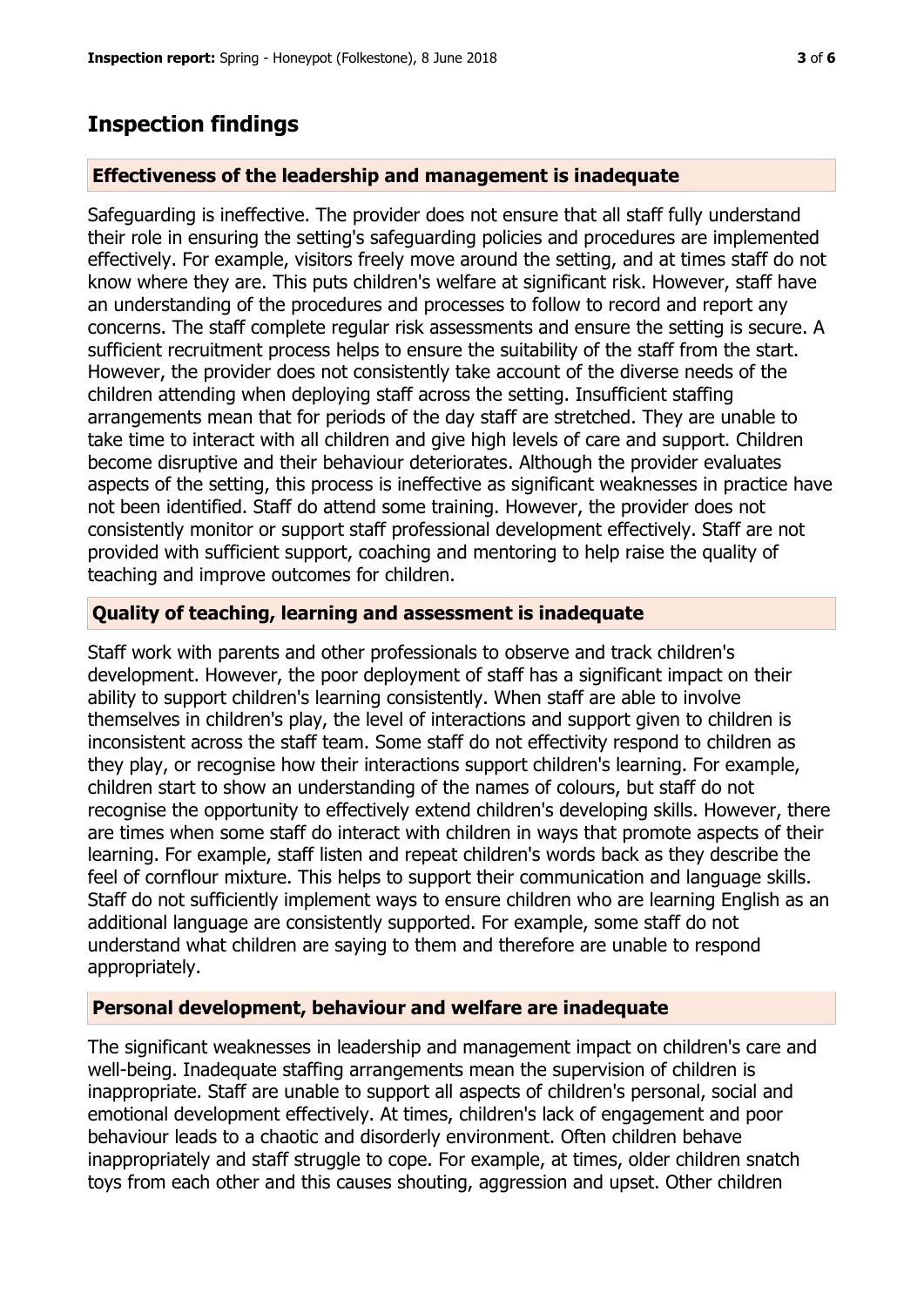throw toys, and they wait until the staff acknowledge this before picking them up. Children then inform staff that their friends are throwing things out of the bathroom window. Staff do not give children sufficient opportunities to develop an understanding of appropriate behaviour. For example, when children are arguing over the same toy, a staff member calls over and explains that the toy belongs to one of the children and they need to give to back. Therefore, some children continually repeat inappropriate behaviours. Overall, children show little self-control and cooperation in their play. Staff provide children with a range of healthy and nutritious snacks.

#### **Outcomes for children are inadequate**

Inconsistent interactions and teaching impact negatively on the progress children make. Consequently, children lose interest in activities, they move on quickly, and are not sufficiently motivated and keen to participate or learn. However, children develop some independence. For example, they start to pour their own drinks at snack time. However, children do not develop satisfactory skills to help them to be ready and prepared for the move to school.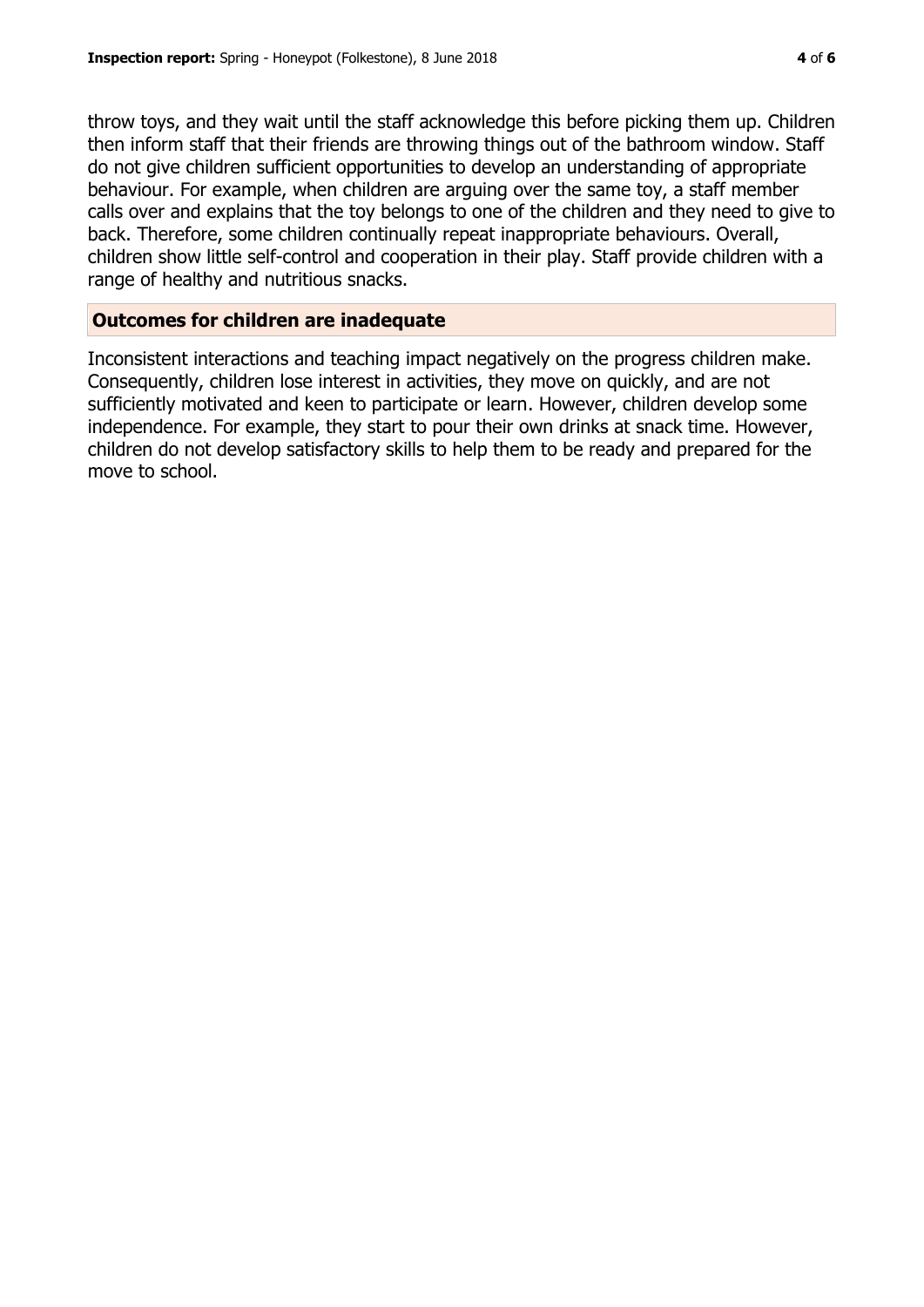# **Setting details**

| Unique reference number                             | EY551305                                                                             |
|-----------------------------------------------------|--------------------------------------------------------------------------------------|
| <b>Local authority</b>                              | Kent                                                                                 |
| <b>Inspection number</b>                            | 1137387                                                                              |
| <b>Type of provision</b>                            | Full-time provision                                                                  |
| Day care type                                       | Childcare - Non-Domestic                                                             |
| <b>Registers</b>                                    | Early Years Register, Compulsory Childcare<br>Register, Voluntary Childcare Register |
| Age range of children                               | $2 - 4$                                                                              |
| <b>Total number of places</b>                       | 52                                                                                   |
| Number of children on roll                          | 104                                                                                  |
| Name of registered person                           | Action For Children Developments Ltd                                                 |
| <b>Registered person unique</b><br>reference number | RP539433                                                                             |
| <b>Date of previous inspection</b>                  | Not applicable                                                                       |
| <b>Telephone number</b>                             | 01303 252091                                                                         |

Spring - Honeypot (Folkestone) registered in 2017 and is part of the Action for Children, Spring nurseries chain. The nursery opens each weekday from 8am to 4pm, term time only. The setting employs 12 members of staff, 11 of whom hold appropriate early years qualifications at level 3 or above. This includes a qualified teacher. The nursery is in receipt of funding to provide free early education for two-, three- and four-year-old children.

This inspection was carried out by Ofsted under sections 49 and 50 of the Childcare Act 2006 on the quality and standards of provision that is registered on the Early Years Register. The registered person must ensure that this provision complies with the statutory framework for children's learning, development and care, known as the early years foundation stage.

Any complaints about the inspection or the report should be made following the procedures set out in the guidance 'Complaints procedure: raising concerns and making complaints about Ofsted', which is available from Ofsted's website: www.gov.uk/government/organisations/ofsted. If you would like Ofsted to send you a copy of the guidance, please telephone 0300 123 4234, or email enquiries@ofsted.gov.uk.